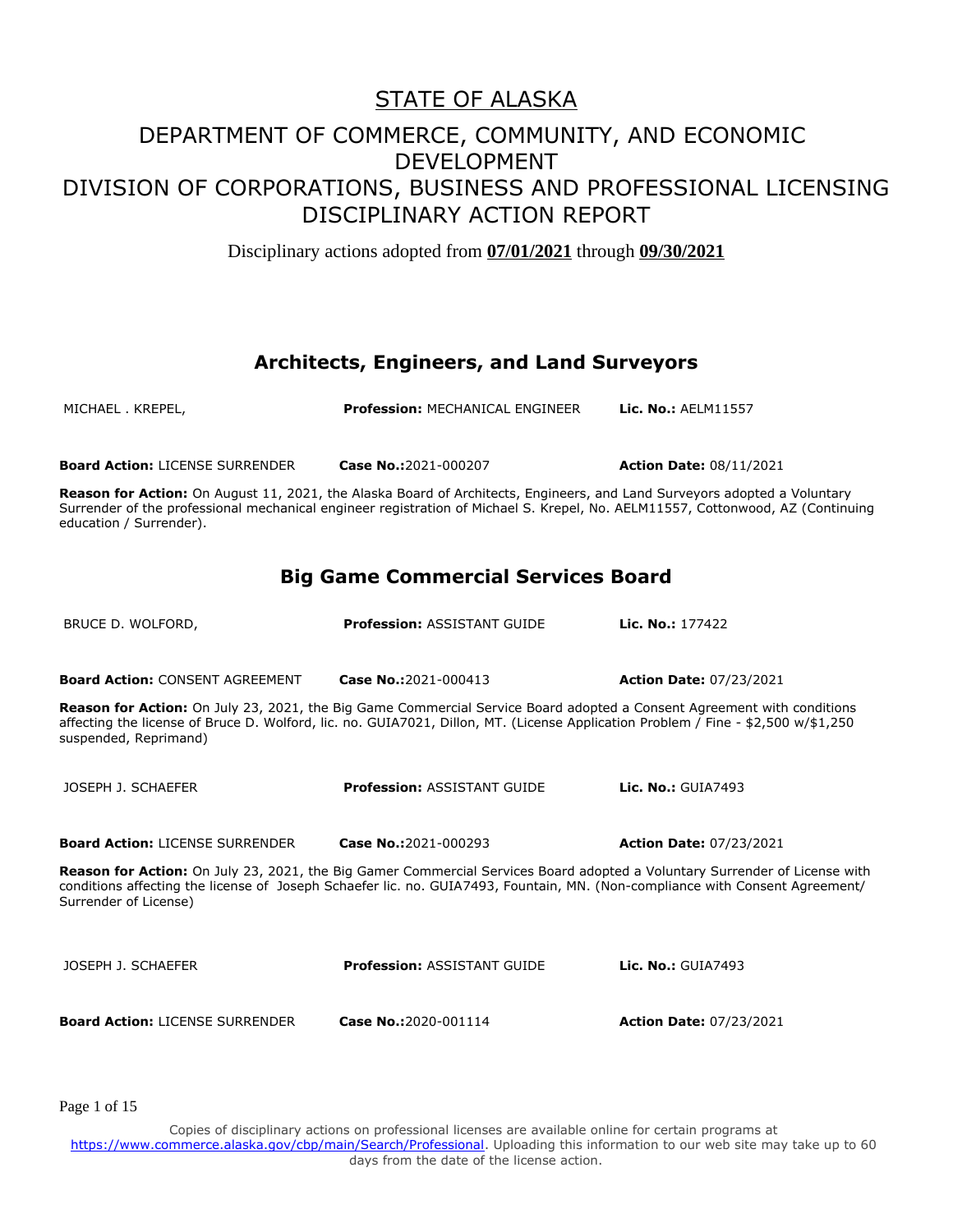#### STATE OF ALASKA

### DEPARTMENT OF COMMERCE, COMMUNITY, AND ECONOMIC DEVELOPMENT DIVISION OF CORPORATIONS, BUSINESS AND PROFESSIONAL LICENSING DISCIPLINARY ACTION REPORT

Disciplinary actions adopted from **07/01/2021** through **09/30/2021**

**Reason for Action:** On July 23, 2021, the Big Gamer Commercial Services Board adopted a Voluntary Surrender of License with conditions affecting the license of Joseph Schaefer lic. no. GUIA7493, Fountain, MN. (Non-compliance with Consent Agreement/ Surrender of License)

CREIG B. BUTLER **Profession:** MASTER GUIDE-OUTFITTER **Lic. No.:** GUIM205 **Board Action:** CONSENT AGREEMENT **Case No.:**2016-000245 **Action Date:** 07/27/2021

**Reason for Action:** On July 27, 2021, the Big Game Commercial Service Board adopted a Consent Agreement with conditions affecting the license of Creig B. Butler, lic. no. GUIM205, Anchorage, AK. (Violation of licensing regulation / Probation - 2 years, Fine - \$8,500 w/\$4,250 suspended, Reprimand)

CREIG B. BUTLER **Profession:** MASTER GUIDE-OUTFITTER **Lic. No.:** GUIM205 **Board Action:** CONSENT AGREEMENT **Case No.:**2016-000346 **Action Date:** 07/27/2021

**Reason for Action:** On July 27, 2021, the Big Game Commercial Service Board adopted a Consent Agreement with conditions affecting the license of Creig B. Butler, lic. no. GUIM205, Anchorage, AK. (Violation of licensing regulation / Probation - 2 years, Fine - \$8,500 w/\$4,250 suspended, Reprimand)

CREIG B. BUTLER **Profession:** MASTER GUIDE-OUTFITTER **Lic. No.:** GUIM205

**Board Action:** CONSENT AGREEMENT **Case No.:**2017-000817 **Action Date:** 07/27/2021

**Reason for Action:** On July 27, 2021, the Big Game Commercial Service Board adopted a Consent Agreement with conditions affecting the license of Creig B. Butler, lic. no. GUIM205, Anchorage, AK. (Violation of licensing regulation / Probation - 2 years, Fine - \$8,500 w/\$4,250 suspended, Reprimand)

CREIG B. BUTLER **Profession:** MASTER GUIDE-OUTFITTER **Lic. No.:** GUIM205

**Board Action:** CONSENT AGREEMENT **Case No.:**2017-001085 **Action Date:** 07/27/2021

**Reason for Action:** On July 27, 2021, the Big Game Commercial Service Board adopted a Consent Agreement with conditions affecting the license of Creig B. Butler, lic. no. GUIM205, Anchorage, AK. (Violation of licensing regulation / Probation - 2 years, Fine - \$8,500 w/\$4,250 suspended, Reprimand)

Page 2 of 15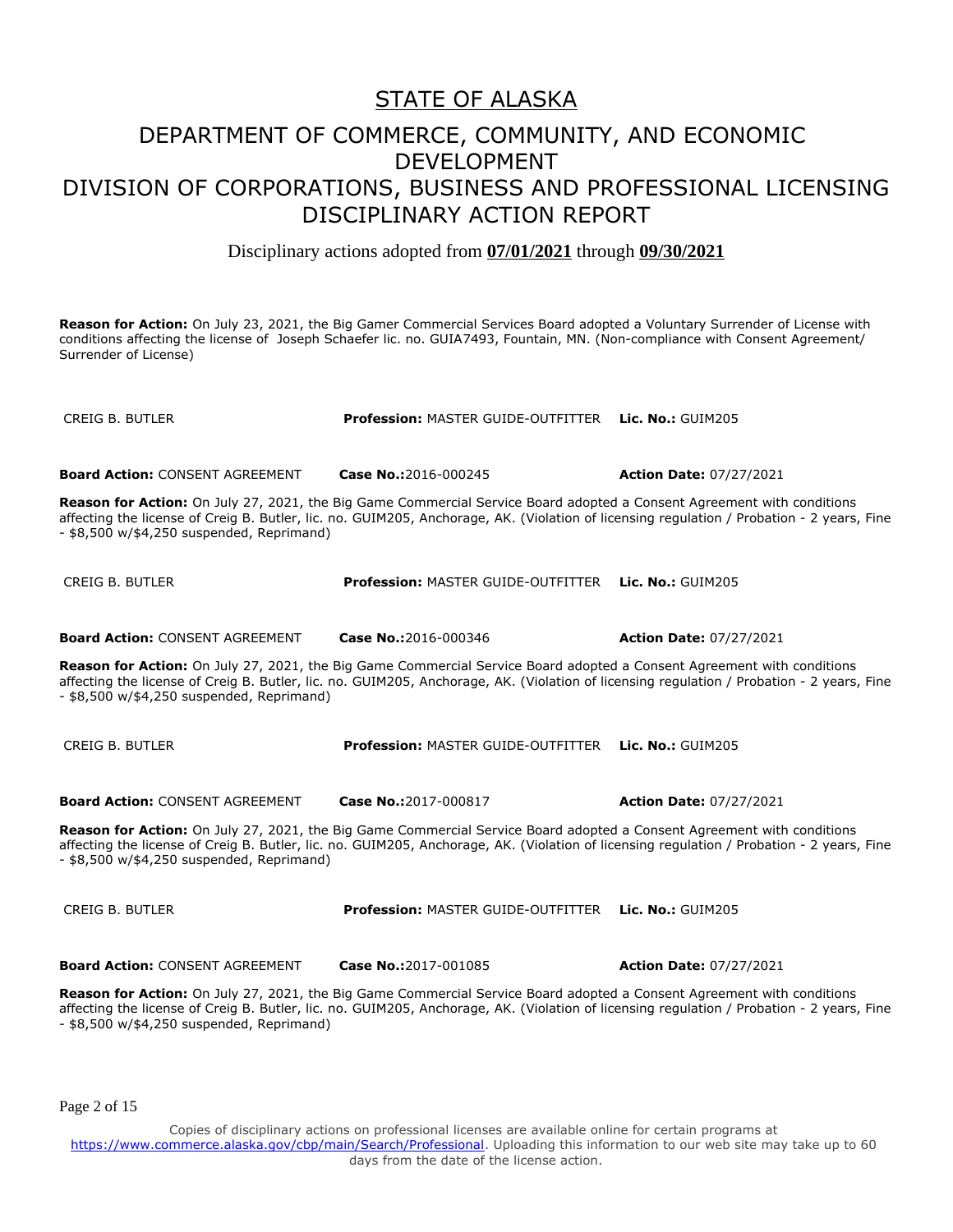Disciplinary actions adopted from **07/01/2021** through **09/30/2021**

#### CHAD A. REEL **Profession:** MASTER GUIDE-OUTFITTER **Lic. No.:** GUI R 1062

**Board Action:** LICENSE REVOKED **Case No.:**2018-000009 **Action Date:** 07/23/2021

**Reason for Action:** On July 23, 2021, the Board met via Zoom Meeting. ALJ Mandala Lebo, OAH, presented this matter to the Board during Deliberative Session. After thorough deliberation and consideration, the Board voted unanimously 6 out 6, to adopt the Revised Decision in OHA No. 20-0850-GUI in this matter. The Revision omitted all findings pertaining to the Entering Wood Tikchik State Park during commercial operations and without a permit, and left litter inside the park upon his parties exit, as detailed in Counts II, III, IV, IX, and X. The Board revoked Respondent's license for five years, effective July 23, 2021, fined Respondent \$6,500 with \$2,500 suspended and Board Reprimand

#### **Board of Marital & Family Therapy**

| LAURA E. PATIN, | <b>Profession: MARITAL AND FAMILY</b> | <b>Lic. No.: MFM226</b> |
|-----------------|---------------------------------------|-------------------------|
|                 | <b>THERAPIST</b>                      |                         |
|                 |                                       |                         |

**Board Action:** CONSENT AGREEMENT **Case No.:**2019-001272 **Action Date:** 09/20/2021

**Reason for Action:** On September 20, 2021, the Alaska Board of Marital and Family Therapy adopted a Consent Agreement with conditions affecting the license of Laura Patin, lic. no. MFTM226, Eagle River, AK. (Unethical conduct / Fine - \$500, Education - 3 hours, Reprimand)

#### **Board of Massage Therapists**

KATHERINE M. BALABAN **Profession:** MASSAGE THERAPIST **Lic. No.:** 101708

**Board Action:** IMPOSITION OF CIVIL FINE **Case No.:**2019-001067 **Action Date:** 09/10/2021

**Reason for Action:** On September 9, 2021, the Alaska Board of Massage Therapists adopted the Imposition of Civil Fine with conditions affecting the license of Katherine Balaban, lic. no. 101708, Anchorage, AK. (Unlicensed practice or activity / Fine - \$1,000)

| KEITH THOMPSON                         | <b>Profession: MASSAGE THERAPIST</b> | <b>Lic. No.:</b> $108634$      |
|----------------------------------------|--------------------------------------|--------------------------------|
| <b>Board Action: LICENSE SURRENDER</b> | Case No.:2021-000192                 | <b>Action Date: 09/09/2021</b> |

Page 3 of 15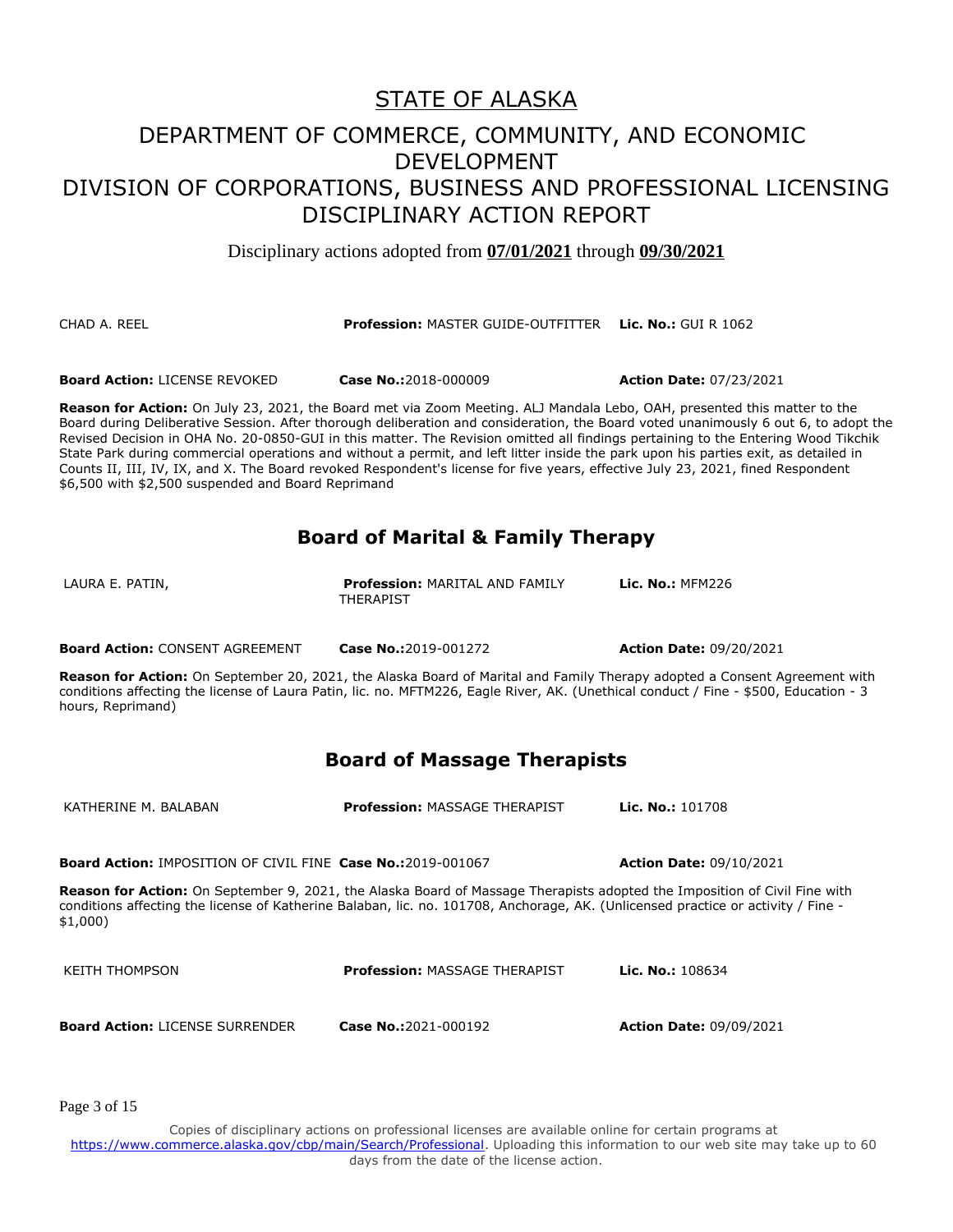#### STATE OF ALASKA

### DEPARTMENT OF COMMERCE, COMMUNITY, AND ECONOMIC DEVELOPMENT DIVISION OF CORPORATIONS, BUSINESS AND PROFESSIONAL LICENSING DISCIPLINARY ACTION REPORT

Disciplinary actions adopted from **07/01/2021** through **09/30/2021**

**Reason for Action:** On September 9, 2021, the Board of Massage Therapists adopted a Voluntary Surrender of the massage therapist license of Keith Thompson, No. 108634, Juneau, AK (Continuing education / Surrender).

| BRENDA M. JEDLICKA,                                                                                                                                                                                                                                                                      | <b>Profession: MASSAGE THERAPIST</b> | Lic. No.: 108329               |
|------------------------------------------------------------------------------------------------------------------------------------------------------------------------------------------------------------------------------------------------------------------------------------------|--------------------------------------|--------------------------------|
| <b>Board Action: CONSENT AGREEMENT</b>                                                                                                                                                                                                                                                   | Case No.:2021-000434                 | <b>Action Date: 09/09/2021</b> |
| Reason for Action: On September 9, 2021, the Board of Massage Therapists adopted a Consent Agreement with conditions<br>affecting the massage therapist license of Brenda Jedlicka, No. 108329, Anchorage, AK (Continuing education / Fine - \$800,<br>reprimand, two mandatory audits). |                                      |                                |
| JAMES HUDSON                                                                                                                                                                                                                                                                             | Profession: MASSAGE THERAPIST        | Lic. No.: 116577               |
| <b>Board Action: LICENSE SURRENDER</b>                                                                                                                                                                                                                                                   | Case No.:2019-001329                 | <b>Action Date: 09/09/2021</b> |
| Reason for Action: On September 9, 2021, the Alaska State Board of Massage Therapists adopted the Surrender of License with<br>conditions affecting the license of James Hudson, lic. no. 116577, Nikiski, AK. (Criminal Action - Conviction / Surrender of License)                     |                                      |                                |
| ELLEN . VAUGHN,                                                                                                                                                                                                                                                                          | <b>Profession: MASSAGE THERAPIST</b> | Lic. No.: 110784               |
| <b>Board Action: LICENSE SURRENDER</b>                                                                                                                                                                                                                                                   | Case No.:2020-000170                 | <b>Action Date: 09/09/2021</b> |
| Reason for Action: On September 9, 2021, the Alaska State Board of Massage Therapists adopted the Surrender of License with<br>conditions affecting the license of Ellen Vaughn, lic. no. 110784, Anchorage, AK. (Unlicensed practice or activity / Surrender of<br>License)             |                                      |                                |
| <b>STANLEY FILLER</b>                                                                                                                                                                                                                                                                    | <b>Profession: MASSAGE THERAPIST</b> | Lic. No.: 101677               |
| <b>Board Action: IMPOSITION OF CIVIL FINE Case No.:2019-001328</b>                                                                                                                                                                                                                       |                                      | <b>Action Date: 09/09/2021</b> |
| Reason for Action: On September 9, 2021, the Alaska Board of Massage Therapists adopted the Imposition of Civil Fine with<br>conditions affecting the license of Stanley Filler, lic. no. 101677, Sitka, AK. (Unlicensed practice or activity / Fine - \$500)                            |                                      |                                |
| KALEIGH H. HANSEN,                                                                                                                                                                                                                                                                       | <b>Profession: MASSAGE THERAPIST</b> | Lic. No.: 104044               |

Page 4 of 15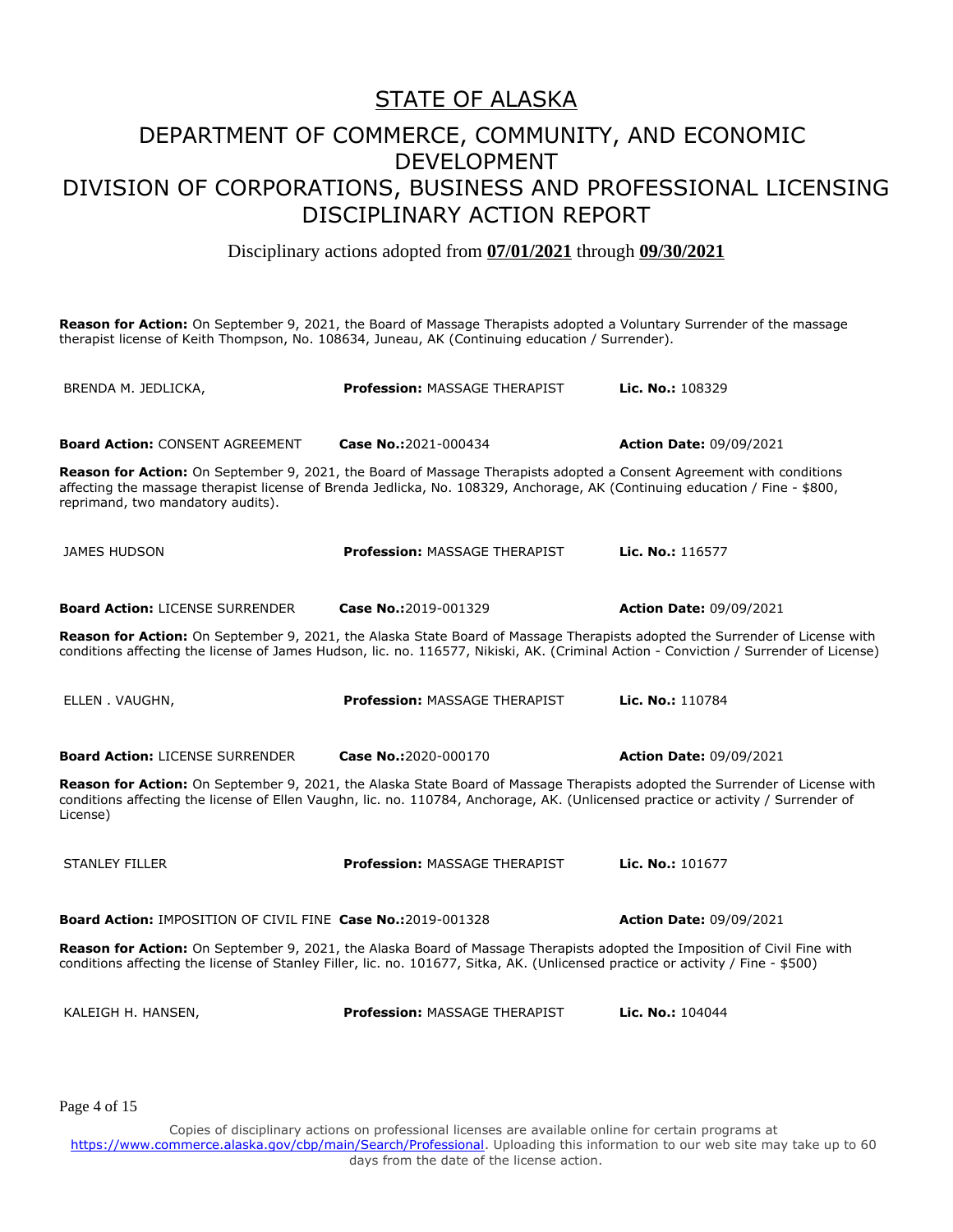Disciplinary actions adopted from **07/01/2021** through **09/30/2021**

| <b>Board Action: IMPOSITION OF CIVIL FINE Case No.: 2020-000060</b>                                                                                                                                                                                                                                                                                |                                                       | <b>Action Date: 09/09/2021</b> |  |
|----------------------------------------------------------------------------------------------------------------------------------------------------------------------------------------------------------------------------------------------------------------------------------------------------------------------------------------------------|-------------------------------------------------------|--------------------------------|--|
| Reason for Action: On September 9, 2021, the Alaska Board of Massage Therapists adopted the Imposition of Civil Fine with<br>conditions affecting the license of Kaleigh Hansen, lic. no. 104044, Anchorage, AK. (Unlicensed practice or activity / Fine - \$1,000)                                                                                |                                                       |                                |  |
|                                                                                                                                                                                                                                                                                                                                                    | <b>Board of Nursing</b>                               |                                |  |
| ROBERT J. BROOKS,                                                                                                                                                                                                                                                                                                                                  | <b>Profession: CERTIFIED NURSE AIDE</b>               | <b>Lic. No.: NUAA126095</b>    |  |
| <b>Board Action: CONSENT AGREEMENT</b>                                                                                                                                                                                                                                                                                                             | Case No.:2021-000303                                  | <b>Action Date: 08/05/2021</b> |  |
| Reason for Action: On August 5, 2021, the Alaska Board of Nursing (Board) adopted a Consent Agreement regarding CNA Robert<br>Brooks. The terms of the Consent Agreement include a \$45.00 fine, a reprimand, and mandatory audits for two renewal periods.<br>(Continuing Education / Fine / Reprimand / Mandatory Audit for two renewal periods) |                                                       |                                |  |
| ANGELA T. SERRANO,                                                                                                                                                                                                                                                                                                                                 | <b>Profession: LICENSED PRACTICAL</b><br><b>NURSE</b> | Lic. No.: 177390               |  |
| <b>Board Action: CONSENT AGREEMENT</b>                                                                                                                                                                                                                                                                                                             | Case No.:2021-000471                                  | <b>Action Date: 09/28/2021</b> |  |
| Reason for Action: On September 28, 2021, the Alaska Board of Nursing adopted a Consent Agreement with conditions affecting<br>the license of Angela Serrano, lic. no. 177390, Anchorage, AK. (Unlicensed practice or activity / Fine - \$1,500, Reprimand)                                                                                        |                                                       |                                |  |
| JANE STEWART                                                                                                                                                                                                                                                                                                                                       | <b>Profession: LICENSED PRACTICAL</b><br><b>NURSE</b> | Lic. No.: 137117               |  |
| <b>Board Action: LICENSE SURRENDER</b>                                                                                                                                                                                                                                                                                                             | Case No.:2021-000343                                  | <b>Action Date: 08/05/2021</b> |  |
| Reason for Action: On August 5, 2021, the Board of Nursing adopted a Voluntary Surrender of Jane Stewart's practical nurse<br>license, No. 137117, Penobscot, Maine (Continuing education / License Surrender).                                                                                                                                    |                                                       |                                |  |
| <b>AMY BRITT</b>                                                                                                                                                                                                                                                                                                                                   | <b>Profession: LICENSED PRACTICAL</b><br><b>NURSE</b> | <b>Lic. No.: NURP6629</b>      |  |
| <b>Board Action: LICENSE SURRENDER</b>                                                                                                                                                                                                                                                                                                             | Case No.:2021-000332                                  | <b>Action Date: 08/05/2021</b> |  |
| Reason for Action: On August 5, 2021, the Board of Nursing adopted a Voluntary Surrender of Amy Britt's practical nurse license,<br>No. NURP6629, Weedsport, NY (Continuing education / Surrender).                                                                                                                                                |                                                       |                                |  |

Page 5 of 15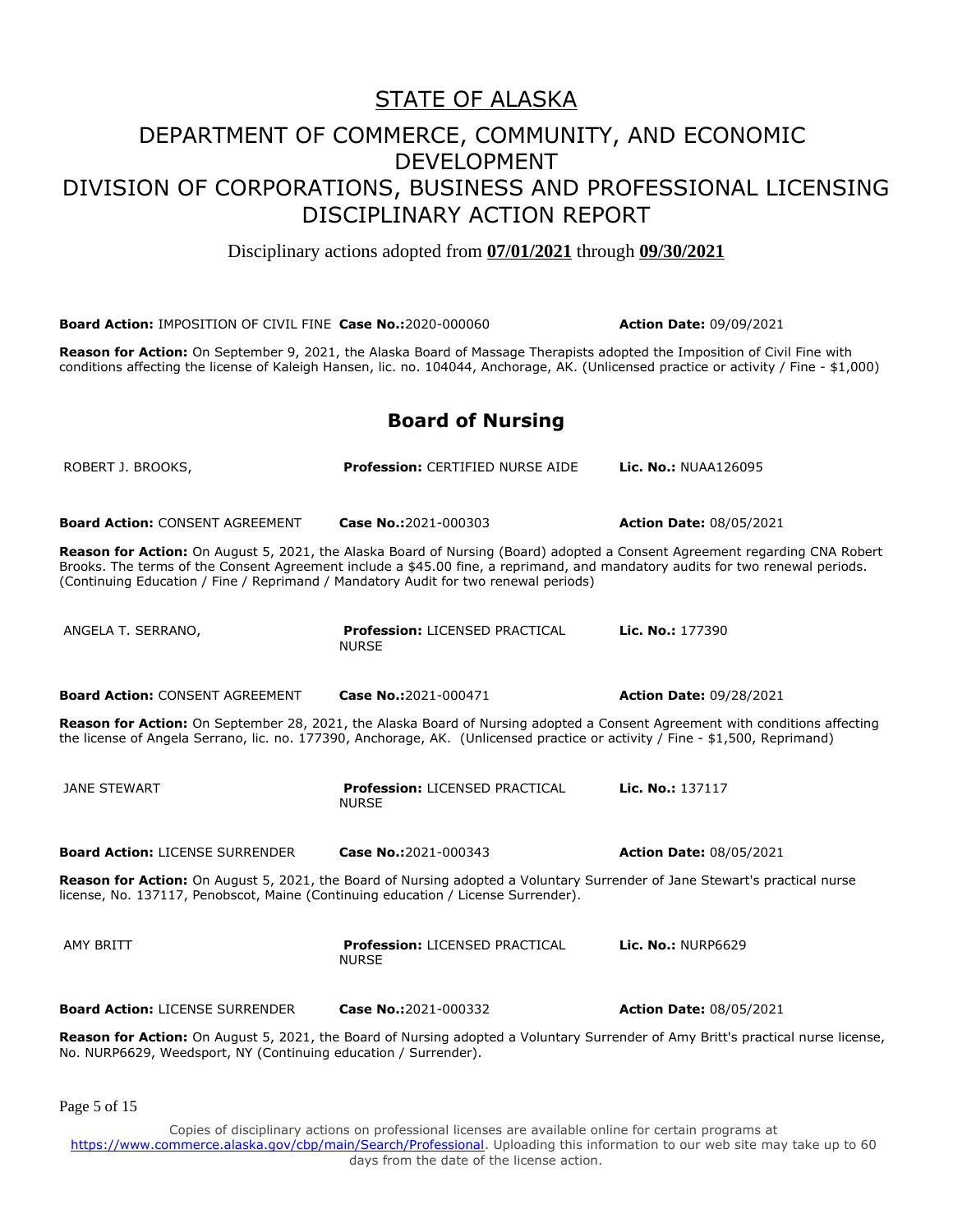Disciplinary actions adopted from **07/01/2021** through **09/30/2021**

| SARAH . ELLIOTT,                                                                                                                                                                                                                                                                      | <b>Profession: LICENSED PRACTICAL</b><br><b>NURSE</b>                                                                                                                                                                                                | <b>Lic. No.: 164575</b>        |  |
|---------------------------------------------------------------------------------------------------------------------------------------------------------------------------------------------------------------------------------------------------------------------------------------|------------------------------------------------------------------------------------------------------------------------------------------------------------------------------------------------------------------------------------------------------|--------------------------------|--|
| <b>Board Action: CONSENT AGREEMENT</b>                                                                                                                                                                                                                                                | Case No.:2021-000484                                                                                                                                                                                                                                 | <b>Action Date: 08/05/2021</b> |  |
|                                                                                                                                                                                                                                                                                       | Reason for Action: On August 5, 2021, the Alaska Board of Nursing adopted a Consent Agreement with conditions affecting the<br>license of Sarah Elliott, lic. no. 174523, Wasilla, AK, (Unlicensed practice or activity / Fine - \$2,000, Reprimand) |                                |  |
| DEBORAH M. NEVITT,                                                                                                                                                                                                                                                                    | <b>Profession: LICENSED PRACTICAL</b><br><b>NURSE</b>                                                                                                                                                                                                | <b>Lic. No.: NURP6655</b>      |  |
| <b>Board Action: CONSENT AGREEMENT</b>                                                                                                                                                                                                                                                | Case No.:2020-001055                                                                                                                                                                                                                                 | <b>Action Date: 08/05/2021</b> |  |
| Reason for Action: On August 5, 2021, the Alaska Board of Nursing adopted a Consent Agreement with conditions affecting the<br>license of Deborah M. Nevitt, lic. no. NURP6655, Wasilla, AK, (Unlicensed practice or activity / Fine - \$1,500 w/\$800 suspended,<br>Reprimand)       |                                                                                                                                                                                                                                                      |                                |  |
| <b>CHANTAL WOLSFELD</b>                                                                                                                                                                                                                                                               | <b>Profession: LICENSED PRACTICAL</b><br><b>NURSE</b>                                                                                                                                                                                                | <b>Lic. No.: NURP6919</b>      |  |
| <b>Board Action: CONSENT AGREEMENT</b>                                                                                                                                                                                                                                                | Case No.:2020-001107                                                                                                                                                                                                                                 | <b>Action Date: 08/05/2021</b> |  |
| Reason for Action: On August 5, 2021, the Alaska Board of Nursing adopted a Consent Agreement with conditions affecting the<br>license of Chantal I. Wolsfeld, lic. no. NURP6919, Eagle River, AK, (Unlicensed practice or activity / Fine - \$1,000 w/\$500<br>suspended, Reprimand) |                                                                                                                                                                                                                                                      |                                |  |
| <b>ANNE GOLLAN</b>                                                                                                                                                                                                                                                                    | <b>Profession: REGISTERED NURSE</b>                                                                                                                                                                                                                  | Lic. No.: NURR33632            |  |
| <b>Board Action: CONSENT AGREEMENT</b>                                                                                                                                                                                                                                                | Case No.:2021-000221                                                                                                                                                                                                                                 | <b>Action Date: 08/05/2021</b> |  |
| Reason for Action: On August 5, 2021, the Alaska Board of Nursing adopted a Consent Agreement with conditions affecting the<br>license of Anne R. Gollan, lic. no. NURR33632, Nome, AK, (Unlicensed practice or activity / Fine - \$2,500 w/\$1,500 suspended,<br>Reprimand)          |                                                                                                                                                                                                                                                      |                                |  |
| AIMEE D. OSBORN,                                                                                                                                                                                                                                                                      | <b>Profession: REGISTERED NURSE</b>                                                                                                                                                                                                                  | <b>Lic. No.: NURR36758</b>     |  |

Page 6 of 15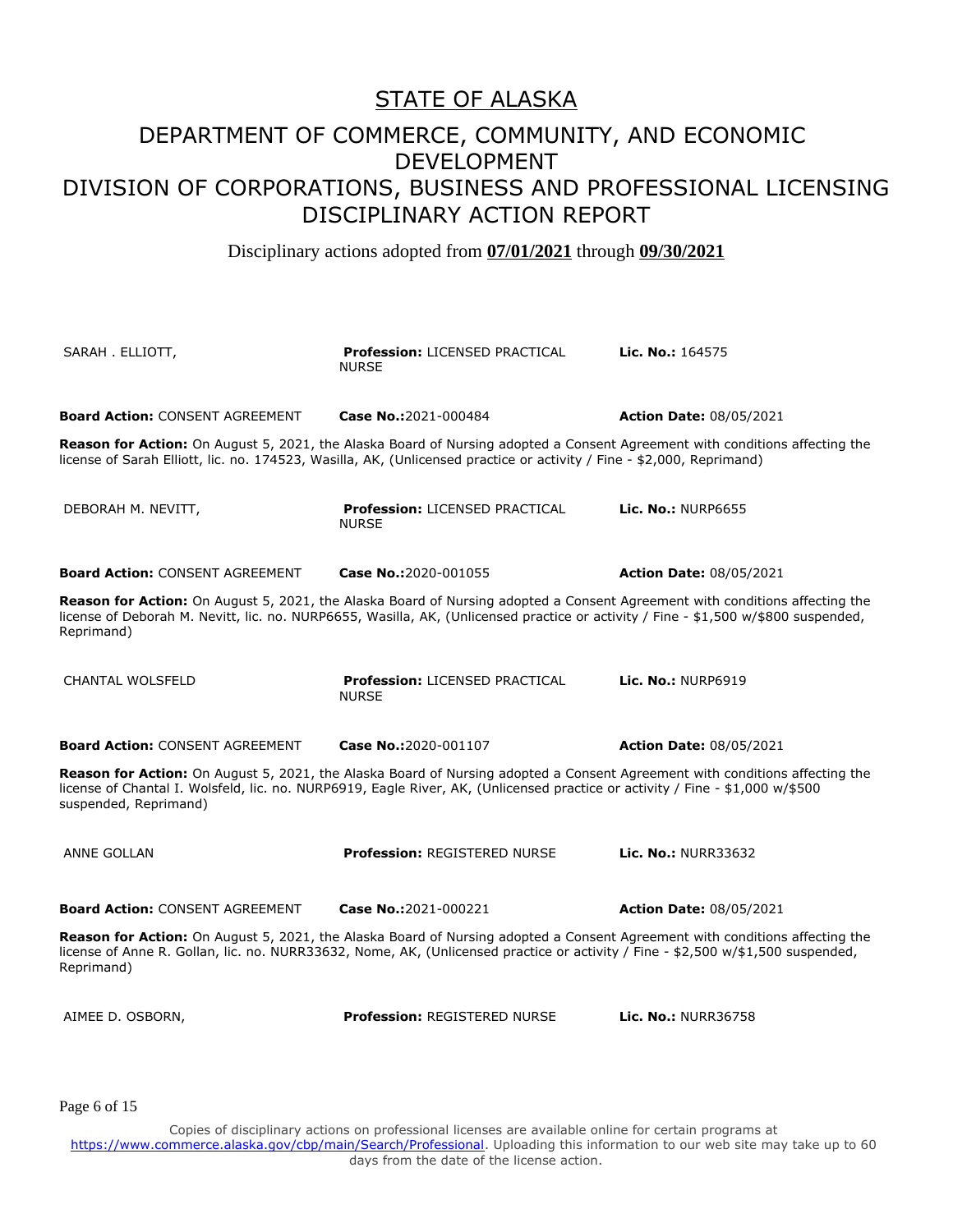Disciplinary actions adopted from **07/01/2021** through **09/30/2021**

**Board Action:** CONSENT AGREEMENT **Case No.:**2020-000461 **Action Date:** 08/05/2021 **Reason for Action:** On August 5, 2021, the Alaska Board of Nursing adopted a Consent Agreement with conditions affecting the license of Aimee D. Osborn, lic. no. NURR36758, Palmer, AK, (Unprofessional conduct / Fine - \$1,000 w/\$500 suspended, Education - 12 hours) **Board of Pharmacy** U & ME PHARMACY, LLC **Profession:** OUT OF STATE PHARMACY **Lic. No.:** 151670 **Board Action:** IMPOSITION OF CIVIL FINE **Case No.:**2020-000530 **Action Date:** 09/23/2021 **Reason for Action:** On September 23, 2021, the Alaska Board of Pharmacy adopted an Imposition of Civil Fine with conditions affecting the license of Southern Star Pharmacy, lic. no. 151670, Farmer Branch, TX. (Violation of licensing regulation / Fine - \$500) RX.COM, INC. **Profession:** OUT OF STATE PHARMACY **Lic. No.:** 113477 **Board Action:** IMPOSITION OF CIVIL FINE **Case No.:**2020-000972 **Action Date:** 09/23/2021 **Reason for Action:** On September 23, 2021, the Alaska Board of Pharmacy adopted an Imposition of Civil Fine with conditions affecting the license of RX.COM.INC, lic. no. 113477, Fort Worth, TX. (Violation of licensing regulation / Fine - \$500) GREENWORLD PHARMACY, LLC **Profession:** OUT OF STATE PHARMACY **Lic. No.:** 145084 **Board Action:** IMPOSITION OF CIVIL FINE **Case No.:**2020-000973 **Action Date:** 09/23/2021 **Reason for Action:** On September 23, 2021, the Alaska Board of Pharmacy adopted an Imposition of Civil Fine with conditions affecting the license of BET Pharmacy, LLC, lic. no. 145084, Lexington, KY. (Falsified application / Fine - \$2,000) B. BRAUN MEDICAL INC. **Profession:** OUT OF STATE PHARMACY **Lic. No.:** 157318 **Board Action:** IMPOSITION OF CIVIL FINE **Case No.:**2021-000113 **Action Date:** 09/23/2021 **Reason for Action:** On September 23, 2021, the Alaska Board of Pharmacy adopted an Imposition of Civil Fine with conditions affecting the license of B. Braun Medical Inc., lic. no. 157318, Breinigsville, PA. (License application problem / Fine - \$800)

Page 7 of 15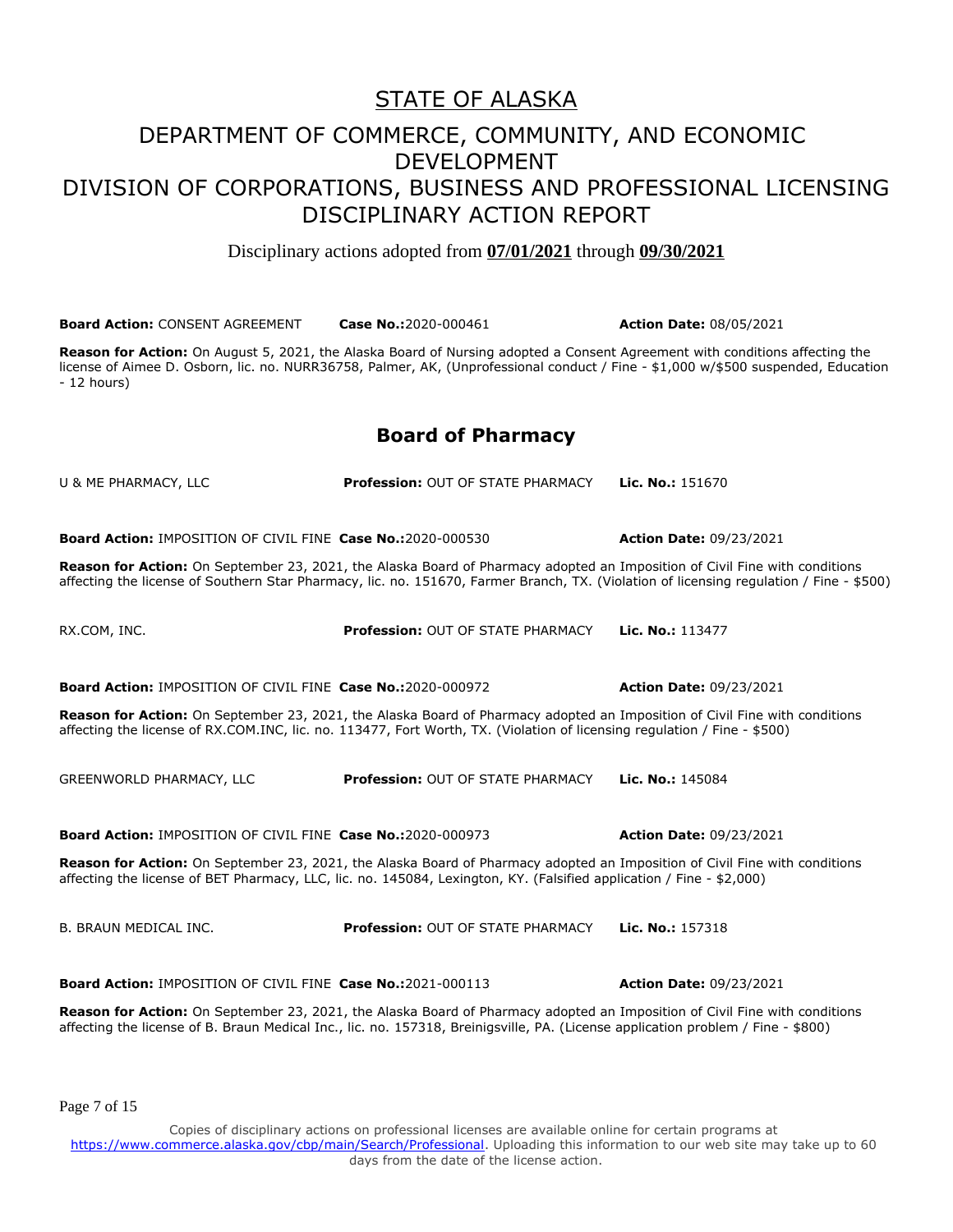Disciplinary actions adopted from **07/01/2021** through **09/30/2021**

PSG OF SARASOTA, LLC **Profession:** OUT OF STATE PHARMACY **Lic. No.:** 130645 **Board Action:** IMPOSITION OF CIVIL FINE **Case No.:**2020-001084 **Action Date:** 09/23/2021 **Reason for Action:** On September 23, 2021, the Alaska Board of Pharmacy adopted an Imposition of Civil Fine with conditions affecting the license of Advanced Rx Pharmacy 063, lic. no. 130645, Tampa, FL. (Violation of licensing regulation / Fine - \$500) AMNEAL PHARMACEUTICALS OF NEW YORK, LLC **Profession:** OUT OF STATE PHARMACY **Lic. No.: Board Action:** IMPOSITION OF CIVIL FINE **Case No.:**2021-000100 **Action Date:** 09/23/2021 **Reason for Action:** On September 23, 2021, the Alaska Board of Pharmacy adopted an Imposition of Civil Fine with conditions affecting the license of Amneal Pharmaceuticals LLC, lic. no. 169547, Glasgow, KY. (License application problem / Fine - \$500) PATHEMA RX LLC **Profession:** OUT OF STATE PHARMACY **Lic. No.: Board Action:** IMPOSITION OF CIVIL FINE **Case No.:**2021-000232 **Action Date:** 09/23/2021 **Reason for Action:** On September 23, 2021, the Alaska Board of Pharmacy adopted an Imposition of Civil Fine with conditions affecting the license of Pathema Rx, LLC, lic. no. 150035, Sunrise, FL. (Violation of licensing regulation / Fine - \$250) INCLINE HEALTH, LLC **Profession:** OUT OF STATE PHARMACY **Lic. No.:** 167653 **Board Action:** IMPOSITION OF CIVIL FINE **Case No.:**2021-000110 **Action Date:** 09/23/2021 **Reason for Action:** On September 23, 2021, the Alaska Board of Pharmacy adopted an Imposition of Civil Fine with conditions affecting the license of Incline Health, LLC, lic. no. 167653, Oceanport, NJ. (Violation of licensing regulation / Fine - \$250) SHAWN D. BOWE, **Profession:** PHARMACIST **Lic. No.:** PHAP1730 **Board Action:** LICENSE SURRENDER **Case No.:**2020-000655 **Action Date:** 09/23/2021 **Reason for Action:** On September 23, 2021, the Alaska Board of Pharmacy adopted a Voluntary Surrender of License with conditions affecting the license of Shawn Bowe, lic. no. PHAP1730, Ketchikan, AK. (Sexual misconduct / Surrender of License)

Page 8 of 15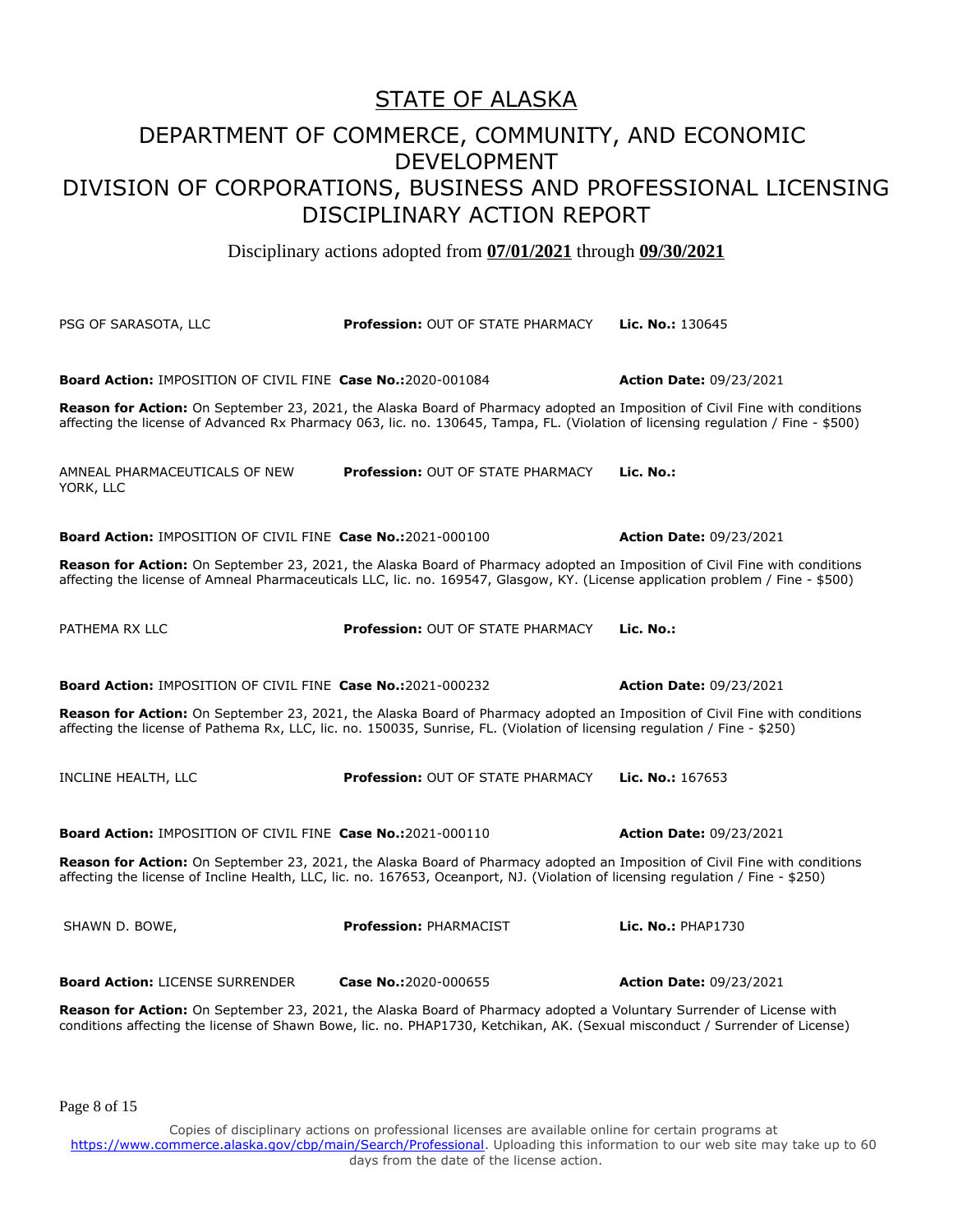Disciplinary actions adopted from **07/01/2021** through **09/30/2021**

| SAFEWAY, INC                                                                                                                                                                                                                                                                    | <b>Profession: PHARMACY</b> | Lic. No.: $PHAR448$            |  |
|---------------------------------------------------------------------------------------------------------------------------------------------------------------------------------------------------------------------------------------------------------------------------------|-----------------------------|--------------------------------|--|
| <b>Board Action: IMPOSITION OF CIVIL FINE Case No.:2020-000790</b>                                                                                                                                                                                                              |                             | <b>Action Date: 09/23/2021</b> |  |
| <b>Reason for Action:</b> On September 23, 2021, the Alaska Board of Pharmacy adopted an Imposition of Civil Fine with conditions<br>affecting the license of Safeway Pharmacy #2754, lic. no. PHAR488, Barrow, AK. (Violation of licensing regulation / Fine - \$1,000)        |                             |                                |  |
| WALGREENS #12679 (DEBARR RD.)                                                                                                                                                                                                                                                   | <b>Profession: PHARMACY</b> | Lic. No.: $PHAR463$            |  |
| <b>Board Action: IMPOSITION OF CIVIL FINE Case No.:2021-000163</b>                                                                                                                                                                                                              |                             | <b>Action Date: 09/23/2021</b> |  |
| <b>Reason for Action:</b> On September 23, 2021, the Alaska Board of Pharmacy adopted an Imposition of Civil Fine with conditions<br>affecting the license of Walgreens Pharmacy #12679, lic. no. PHAR463, Anchorage, AK. (Violation of licensing regulation / Fine -<br>\$250) |                             |                                |  |

CHRISTINA SCHROEDER **Profession:** PHARMACY TECHNICIAN **Lic. No.:** 103463

**Board Action:** CONSENT AGREEMENT **Case No.:**2021-000087 **Action Date:** 09/23/2021

**Reason for Action:** On September 23, 2021, the Board of Pharmacy adopted a Consent Agreement with conditions affecting the license of Christina Schroeder, pharmacy technician license No. 103463, Anchorage, AK (Continuing education / \$37.50 fine, reprimand, two mandatory audits).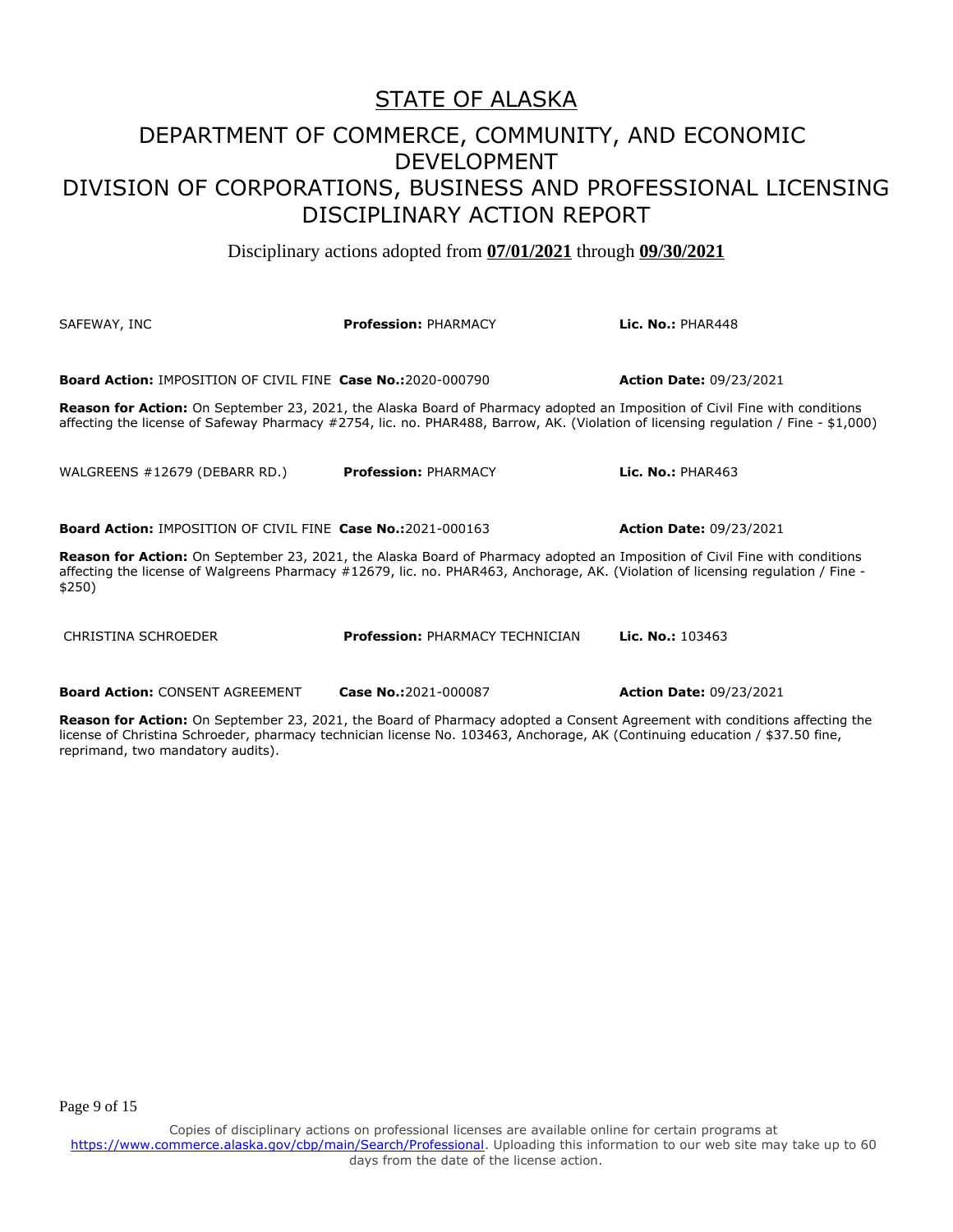Disciplinary actions adopted from **07/01/2021** through **09/30/2021**

#### **Board of Professional Counselors**

ALLEGRA PRATT **Profession:** PROFESSIONAL COUNSELOR **Lic. No.:** PCOP416

**Board Action:** LICENSE SURRENDER **Case No.:**2020-000804 **Action Date:** 08/13/2021

**Reason for Action:** On August 13, 2021, the Board of Professional Counselors adopted a Voluntary Surrender of Professional Counselor License of Allegra Pratt, license No. PCOP416, Juneau, AK (Continuing education / Surrender).

LAURA E. PATIN **Profession:** PROFESSIONAL COUNSELOR **Lic. No.:** PCOP381

**Board Action:** CONSENT AGREEMENT **Case No.:**2019-000986 **Action Date:** 08/13/2021

**Reason for Action:** On August 13, 2021, the Alaska Board of Professional Counselors adopted a Consent Agreement with conditions affecting the license of Laura Patin, lic. no. PCOP381, Eagle River, AK. (Unethical conduct / Fine - \$500, Education - 1 hour, Reprimand)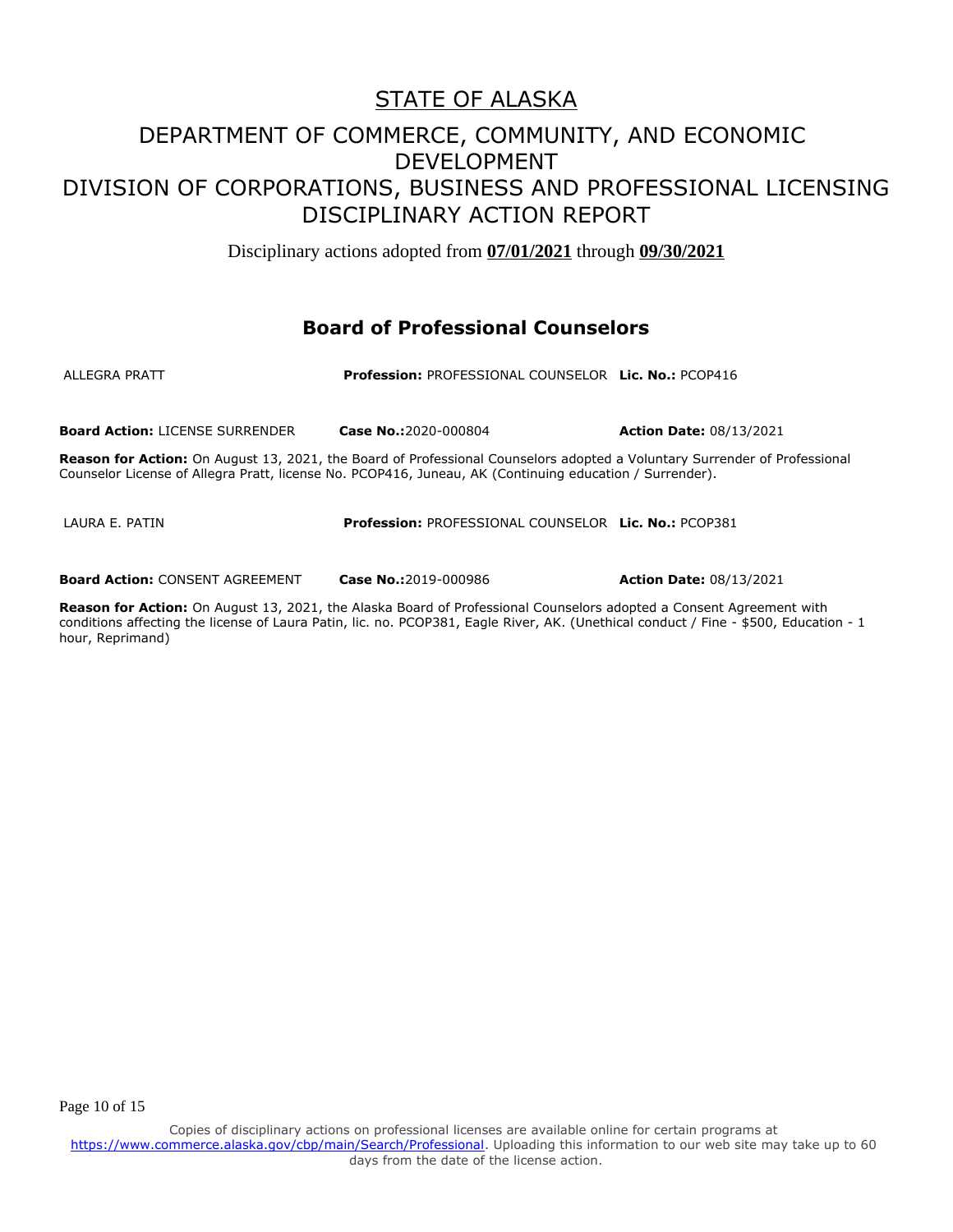Disciplinary actions adopted from **07/01/2021** through **09/30/2021**

#### **Board of Public Accountancy**

| KATHLEEN VILLARS                                                   | <b>Profession: CERTIFIED PUBLIC</b><br><b>ACCOUNTANT</b>                                                                | Lic. $No.:$ CPAI1609                                                                                                                     |
|--------------------------------------------------------------------|-------------------------------------------------------------------------------------------------------------------------|------------------------------------------------------------------------------------------------------------------------------------------|
| <b>Board Action: IMPOSITION OF CIVIL FINE Case No.:2021-000018</b> |                                                                                                                         | <b>Action Date: 08/26/2021</b>                                                                                                           |
|                                                                    | Reason for Action: On August 26, 2021, the Alaska Board of Public Accountancy adopted the Imposition of Civil Fine with | conditions affecting the license of Kathleen Villars, lic. no. CPAI1609, Anchorage, AK. (Unlicensed practice or activity / Fine - \$250) |
| ROBERT DOUGHTY                                                     | <b>Profession: CERTIFIED PUBLIC</b><br><b>ACCOUNTANT</b>                                                                | Lic. No.: CPAI1429                                                                                                                       |
| <b>Board Action: IMPOSITION OF CIVIL FINE Case No.:2020-000202</b> |                                                                                                                         | <b>Action Date: 08/26/2021</b>                                                                                                           |
|                                                                    | Reason for Action: On August 26, 2021, the Alaska Board of Public Accountancy adopted the Imposition of Civil Fine with | conditions affecting the license of Robert Doughty, lic. no. CPAI1429, Anchorage, AK. (Unlicensed practice or activity / Fine - \$250)   |
| <b>JOY FRONTERAS</b>                                               | <b>Profession: CERTIFIED PUBLIC</b><br><b>ACCOUNTANT</b>                                                                | Lic. No.: CPAI1552                                                                                                                       |

**Board Action:** IMPOSITION OF CIVIL FINE **Case No.:**2020-001177 **Action Date:** 08/26/2021

**Reason for Action:** On August 26, 2021, the Alaska Board of Public Accountancy adopted the Imposition of Civil Fine with conditions affecting the license of Joy Fronteras, lic. no. CPAI1552, Anchorage, AK. (Unlicensed practice or activity / Fine - \$250)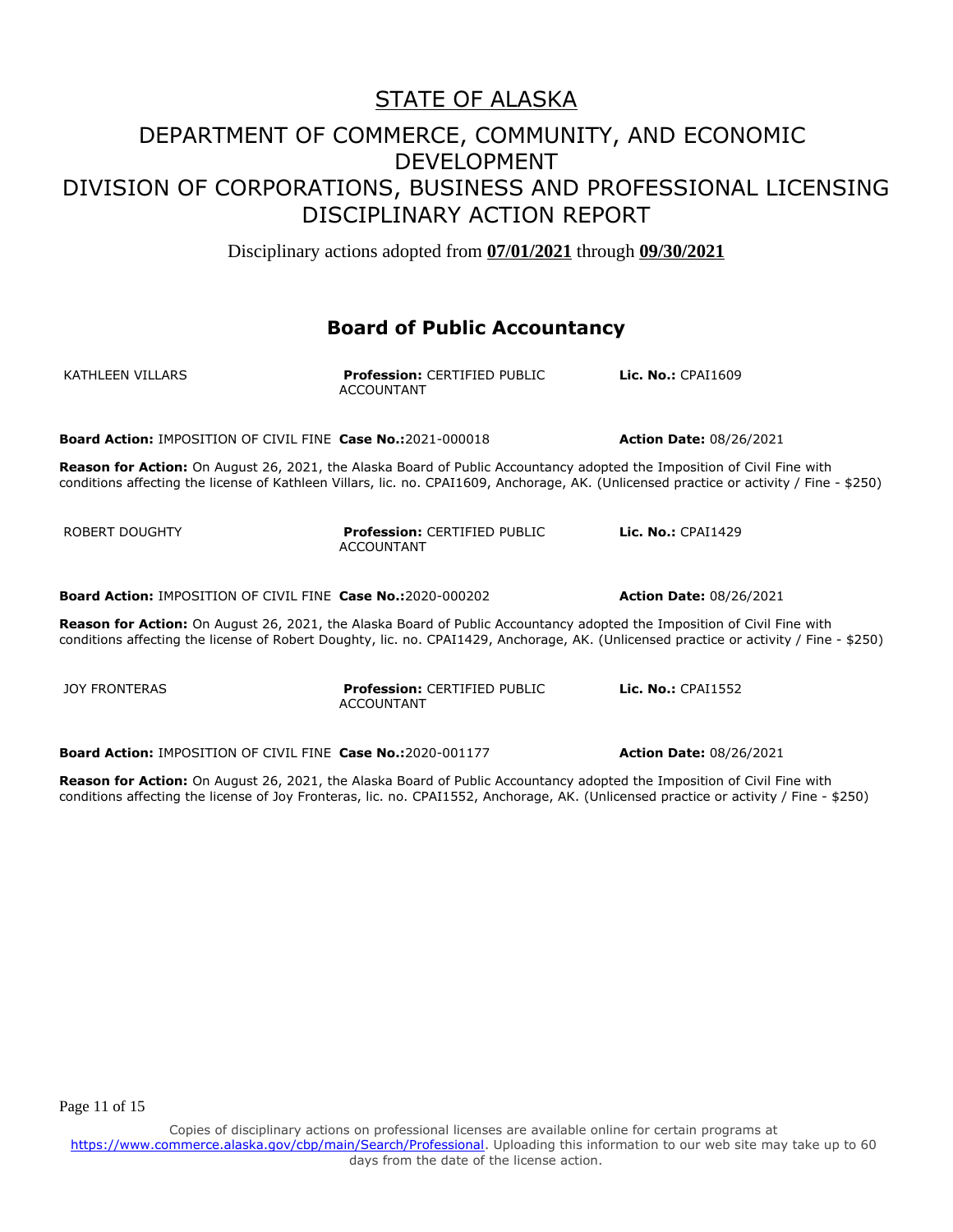Disciplinary actions adopted from **07/01/2021** through **09/30/2021**

#### **Regulation of Construction Contractors**

| IVAN . HRYNIUK,                                                  | <b>Profession: GENERAL CONTRACTOR</b>                                                                                         | <b>Lic. No.: 144655</b>                                                                                                                |
|------------------------------------------------------------------|-------------------------------------------------------------------------------------------------------------------------------|----------------------------------------------------------------------------------------------------------------------------------------|
| <b>Board Action: LEVY OF CIVIL PENALTY</b>                       | <b>Case No.:</b> 2021-000592                                                                                                  | <b>Action Date: 07/07/2021</b>                                                                                                         |
| complied with becoming licensed within 15 days of the violation. | due to his licensed being expired. Respondent renewed his license and paid the outstanding fine of \$300 since he voluntarily | <b>Reason for Action:</b> On 07/07/2021, DOL issued a Notice of Administrative Fine to the Respondent regarding unlicensed contracting |

STEVEN BERGER **Profession:** RESIDENTIAL CONTRACTOR **Lic. No.:** RESR1678

**Board Action:** CONSENT AGREEMENT **Case No.:**2021-000349 **Action Date:** 08/30/2021

**Reason for Action:** On August 30, 2021, Division Director Sara Chambers adopted a Consent Agreement with conditions affecting the residential contractor endorsement, No. RESR1678, Anchorage, AK (Continuing education / \$800 fine, reprimand, two mandatory audits).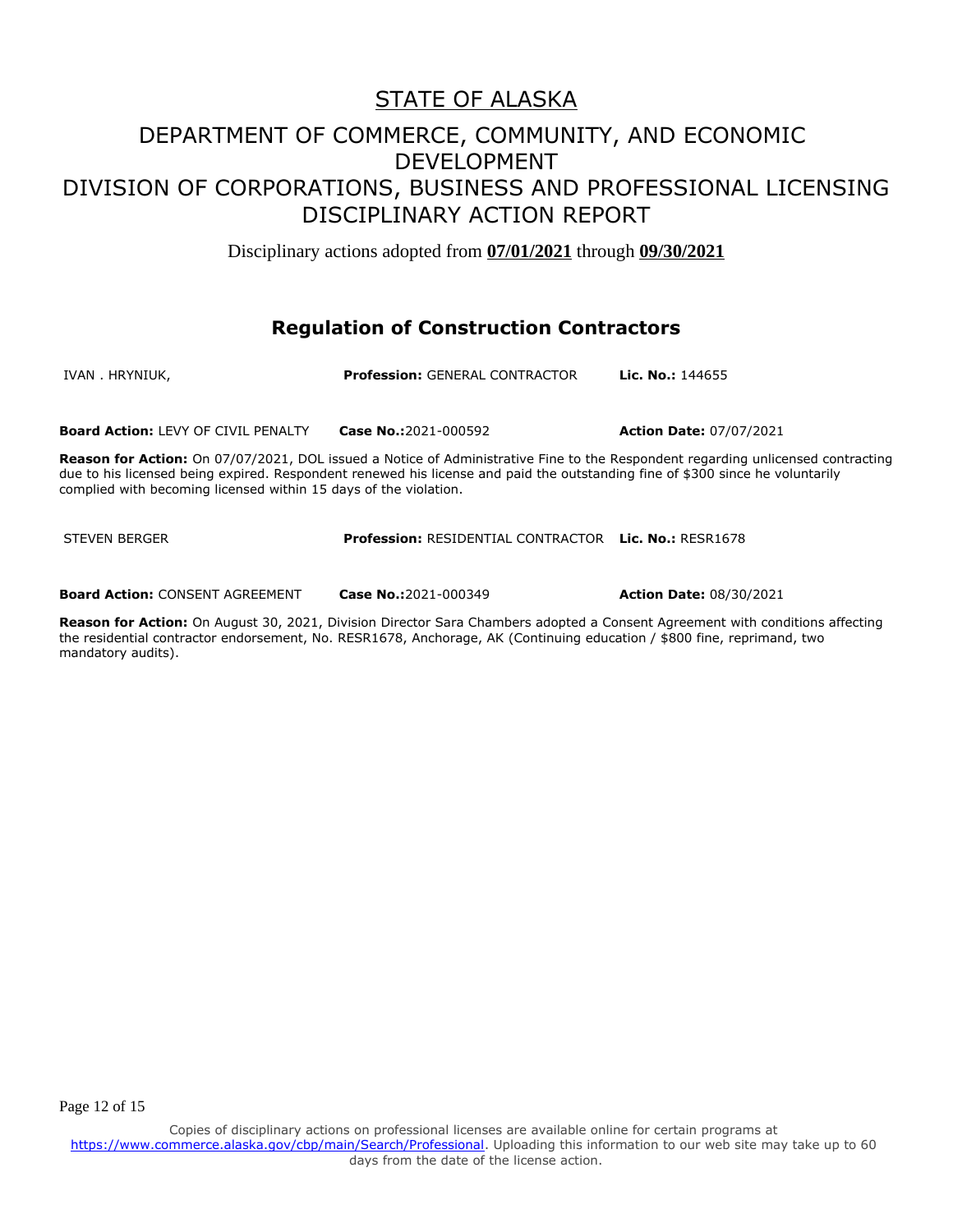Disciplinary actions adopted from **07/01/2021** through **09/30/2021**

#### **Regulation of Mechanical Administrators**

| <b>RYAN VOWELL</b>                                                                                                                                                                                                                                                                 | <b>Profession: MECHANICAL</b><br><b>ADMINISTRATOR</b>                                                                    | Lic. No.: MECM1134                                                                                                               |  |
|------------------------------------------------------------------------------------------------------------------------------------------------------------------------------------------------------------------------------------------------------------------------------------|--------------------------------------------------------------------------------------------------------------------------|----------------------------------------------------------------------------------------------------------------------------------|--|
| <b>Board Action: CONSENT AGREEMENT</b>                                                                                                                                                                                                                                             | Case No.:2021-000456                                                                                                     | <b>Action Date: 09/14/2021</b>                                                                                                   |  |
| Reason for Action: On September 14, 2021, Director Sara Chambers adopted a Consent Agreement with conditions affecting the<br>mechanical administrator license of Ryan Vowell, No. MECM1134, Aiea, Hawaii (Continuing education / \$600 fine, reprimand, two<br>mandatory audits). |                                                                                                                          |                                                                                                                                  |  |
| TIMOTHY JACQUES                                                                                                                                                                                                                                                                    | <b>Profession: MECHANICAL</b><br>ADMINISTRATOR                                                                           | Lic. No.: MECM289                                                                                                                |  |
| <b>Board Action: CONSENT AGREEMENT</b>                                                                                                                                                                                                                                             | Case No.:2021-000455                                                                                                     | <b>Action Date: 08/10/2021</b>                                                                                                   |  |
| two mandatory audits).                                                                                                                                                                                                                                                             | Reason for Action: On August 10, 2021, Director Sara Chambers adopted a Consent Agreement with conditions affecting the  | mechanical administrator license of Timothy Jacques, No. MECM289, Chandler, AZ (Continuing education / \$600 fine, reprimand,    |  |
| <b>State Medical Board</b>                                                                                                                                                                                                                                                         |                                                                                                                          |                                                                                                                                  |  |
| STEVEN F. RICHARDSON, JR.                                                                                                                                                                                                                                                          | <b>Profession: PHYSICIAN ASSISTANT</b>                                                                                   | Lic. No.: 147841                                                                                                                 |  |
| <b>Board Action: LICENSE SURRENDER</b>                                                                                                                                                                                                                                             | Case No.:2021-000361                                                                                                     | <b>Action Date: 08/20/2021</b>                                                                                                   |  |
| Reason for Action: On August 20, 2021, the Alaska State Medical Board adopted the Surrender of License with conditions affecting<br>the license of Steven F. Richardson, lic. no. 147841, Austin, TX. (Violation of licensing regulation / Surrender of License)                   |                                                                                                                          |                                                                                                                                  |  |
| DR. MICHEAL B. JOHNSON,                                                                                                                                                                                                                                                            | <b>Profession: PHYSICIAN OR SURGEON</b>                                                                                  | Lic. No.: 124668                                                                                                                 |  |
| <b>Board Action: CONSENT AGREEMENT</b>                                                                                                                                                                                                                                             | Case No.:2021-000501                                                                                                     | <b>Action Date: 09/01/2021</b>                                                                                                   |  |
|                                                                                                                                                                                                                                                                                    | Reason for Action: On August 20, 2021, the State Medical Board adopted a Consent Agreement with conditions affecting the | license of Micheal Johnson, DO, license No. 124668, Kalaheo, Hawaii (Continuing education / \$200 fine, reprimand, two mandatory |  |

Page 13 of 15

audits).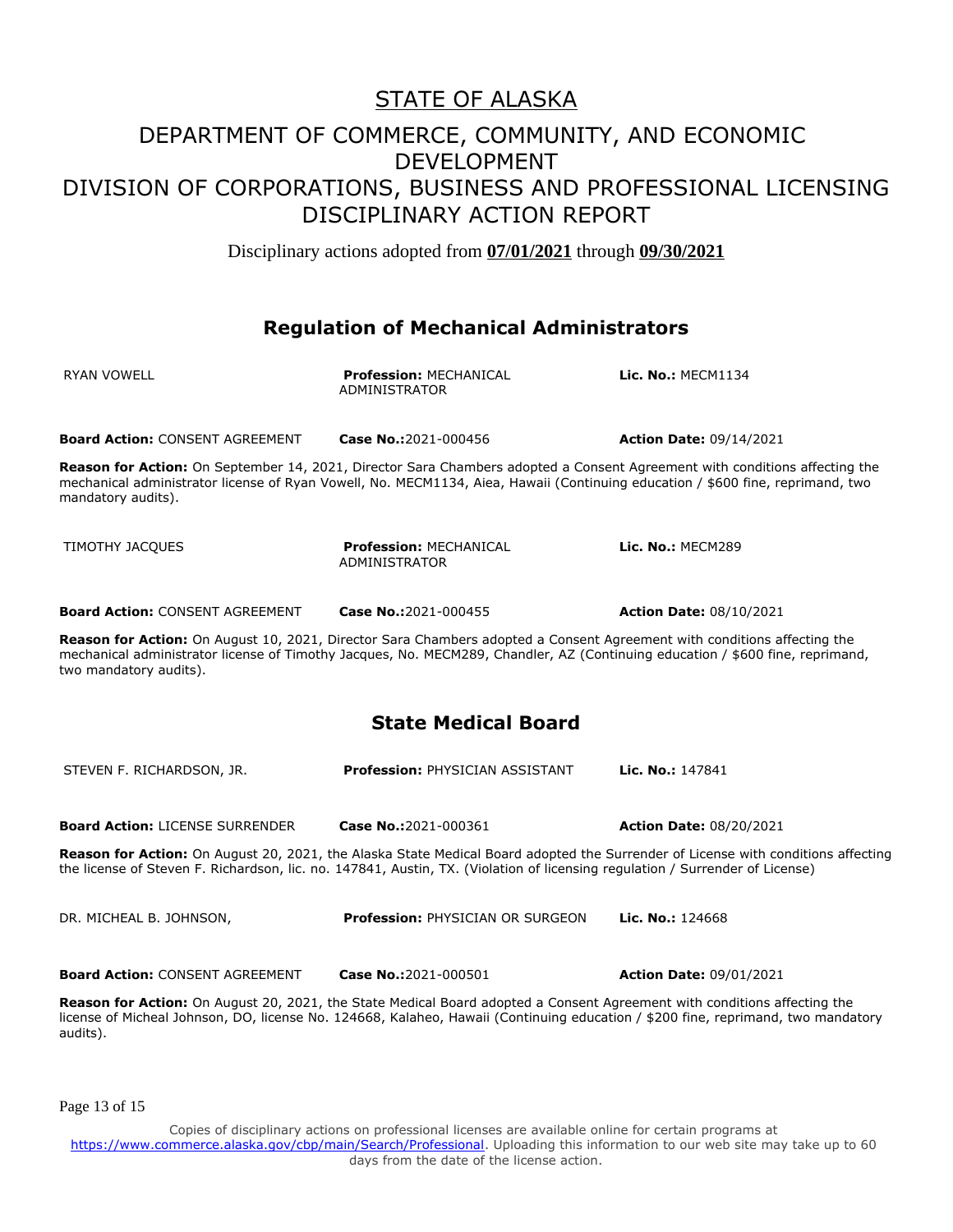Disciplinary actions adopted from **07/01/2021** through **09/30/2021**

| HECTOR. VALLADARES,                                                                                                                                                                                                                                                                            | <b>Profession: PHYSICIAN OR SURGEON</b> | Lic. No.: 171421                                                                                                                 |  |
|------------------------------------------------------------------------------------------------------------------------------------------------------------------------------------------------------------------------------------------------------------------------------------------------|-----------------------------------------|----------------------------------------------------------------------------------------------------------------------------------|--|
| <b>Board Action: LICENSE SURRENDER</b>                                                                                                                                                                                                                                                         | Case No.:2021-000472                    | <b>Action Date: 08/20/2021</b>                                                                                                   |  |
|                                                                                                                                                                                                                                                                                                |                                         |                                                                                                                                  |  |
| the license of Hector Valladares, lic. no. 171421, Davenport, FL. (Violation of licensing regulation / Surrender of License)                                                                                                                                                                   |                                         | Reason for Action: On August 20, 2021, the Alaska State Medical Board adopted the Surrender of License with conditions affecting |  |
| REYMUNDO . SILVA,                                                                                                                                                                                                                                                                              | <b>Profession: PHYSICIAN OR SURGEON</b> | Lic. No.: 172960                                                                                                                 |  |
| <b>Board Action: LICENSE SURRENDER</b>                                                                                                                                                                                                                                                         | Case No.:2021-000476                    | <b>Action Date: 08/20/2021</b>                                                                                                   |  |
| Reason for Action: On August 20, 2021, the Alaska State Medical Board adopted the Surrender of License with conditions affecting<br>the license of Reymundo Silva, lic. no. 172960, Hialeah, FL. (Violation of licensing regulation / Surrender of License)                                    |                                         |                                                                                                                                  |  |
| YURIEN . HERNANDEZ,                                                                                                                                                                                                                                                                            | <b>Profession: PHYSICIAN OR SURGEON</b> | Lic. No.: 172738                                                                                                                 |  |
| <b>Board Action: LICENSE SURRENDER</b>                                                                                                                                                                                                                                                         | Case No.:2021-000474                    | <b>Action Date: 08/20/2021</b>                                                                                                   |  |
| Reason for Action: On August 20, 2021, the Alaska State Medical Board adopted the Surrender of License with conditions affecting<br>the license of Yurien Hernandez, lic. no. 172738, Dayton Beach Shores, FL. (Violation of licensing regulation / Surrender of License)                      |                                         |                                                                                                                                  |  |
| YOAN A. GONZALEZ,                                                                                                                                                                                                                                                                              | <b>Profession: PHYSICIAN OR SURGEON</b> | Lic. No.: 172668                                                                                                                 |  |
| <b>Board Action: LICENSE SURRENDER</b>                                                                                                                                                                                                                                                         | Case No.:2021-000477                    | <b>Action Date: 08/20/2021</b>                                                                                                   |  |
| Reason for Action: On August 20, 2021, the Alaska State Medical Board adopted the Surrender of License with conditions affecting<br>the license of Yoan A. Gonzalez, lic. no. 172668, Orlando, FL. (Violation of licensing regulation / Surrender of License)                                  |                                         |                                                                                                                                  |  |
| <b>RANDALL CORK</b>                                                                                                                                                                                                                                                                            | <b>Profession: PHYSICIAN OR SURGEON</b> | Lic. No.: MEDS6102                                                                                                               |  |
| <b>Board Action: CONSENT AGREEMENT</b>                                                                                                                                                                                                                                                         | Case No.:2021-000129                    | <b>Action Date: 08/20/2021</b>                                                                                                   |  |
| Reason for Action: On August 20, 2021, the State Medical Board adopted a Consent Agreement with conditions affecting the<br>license of Randall Cork,. MD, lic. no. MEDS6102, Anchorage, AK. (Continuing Education/Fine- \$1,000, Reprimand, Mandatory Audit<br>for next two licensing periods) |                                         |                                                                                                                                  |  |

Page 14 of 15